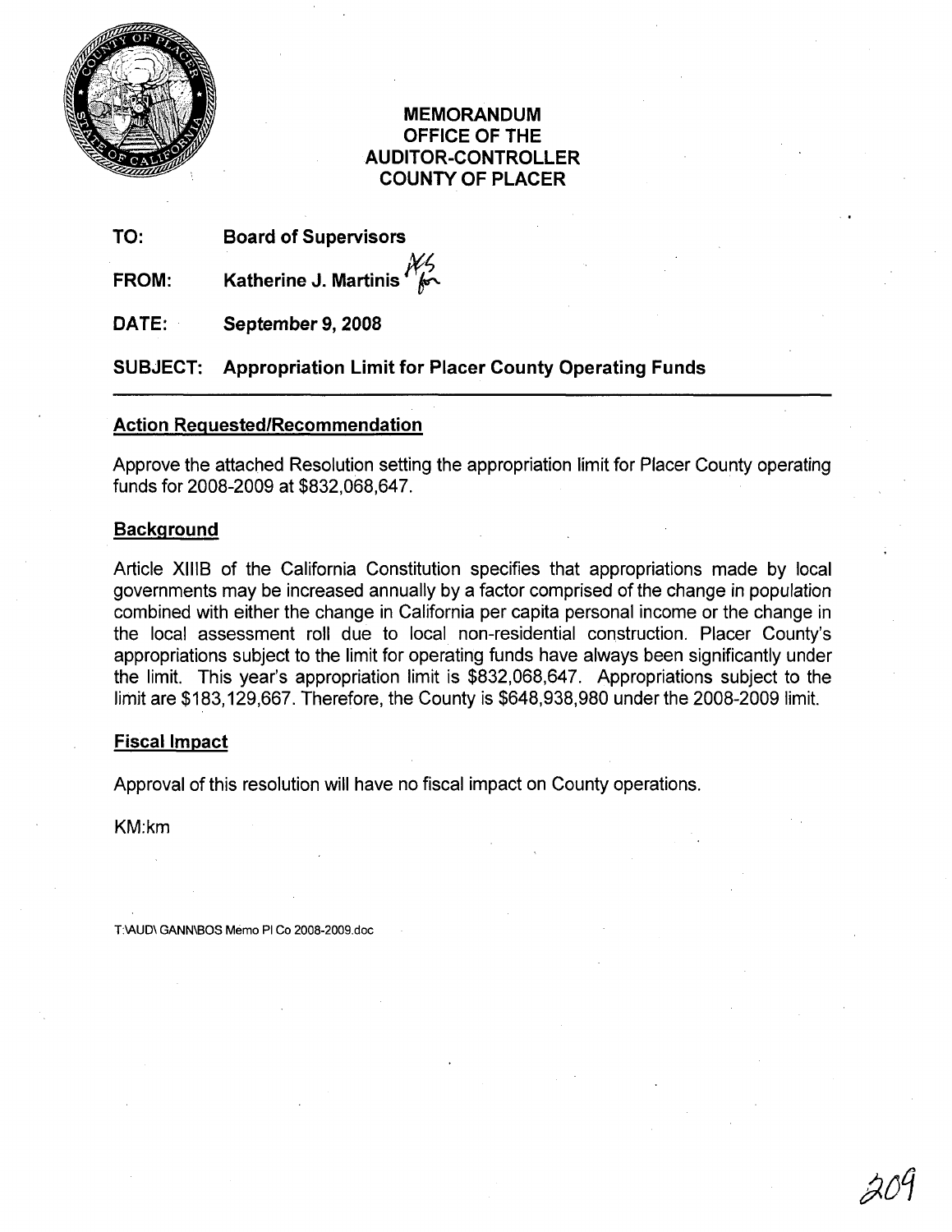# **Before the Board of Supervisors County of Placer, State of California**

### In the matter of: A RESOLUTION SETTING THE 2008/2009 APPROPRIATIONS LIMIT FOR PLACER COUNTY

Resol. No.

Ord. No.

#### First Reading:

The following RESOLUTION was passed by the Board of Supervisors of the County of Placer

at a regular meeting held September 9, 2008 by the following vote on roll call:

Ayes:

Noes:

Absent:

Signed and approved by me after its passage.

- Chairperson, Board of Supervisors

 $Zl$ 

Attest: Clerk of said Board

WHEREAS, on September 9, 2008, the Board of Supervisors considered the appropriations limitation for Placer County; and

WHEREAS, the Board of Supervisors received testimony and other evidence regarding the appropriation limitation to be established for the County of Placer; and

WHEREAS, pursuant to section 8, sub-sec (e) (2) article XIIIB of the State Constitution, the Board of Supervisors hereby elects its change in the cost of living pursuant to this paragraph to be the percentage change in assessed valuation of nonresidential new construction. THEREFORE, the selection is 21.95% increase for the 2008/2009 fiscal year; and

WHEREAS, pursuant to section 8, sub-sec (f) article XIIIB of the State Constitution, the Board of Supervisors hereby elects its change in population to be the population of the incorporated area. THEREFORE, the selection is 2.77% increase for the 2008/2009 fiscal year.

NOW THEREFORE, Be it hereby resolved by the Board of Supervisors of the County of Placer, State of California, that Placer County's Appropriation Limit for the 2008/2009 fiscal year, as described in article XIIIB of the State Constitution and implemented by Chapter 1205, Statutes of 1980, and Chapter 66, Statutes of 1989, is the sum of \$832,068,647. It has also been determined that \$183,129,667 of the county's 2008/2009 budgeted appropriations and provisions for reserves totaling \$865,322,822 is subject to the limitations, and is therefore \$648,938,980 under the limitation.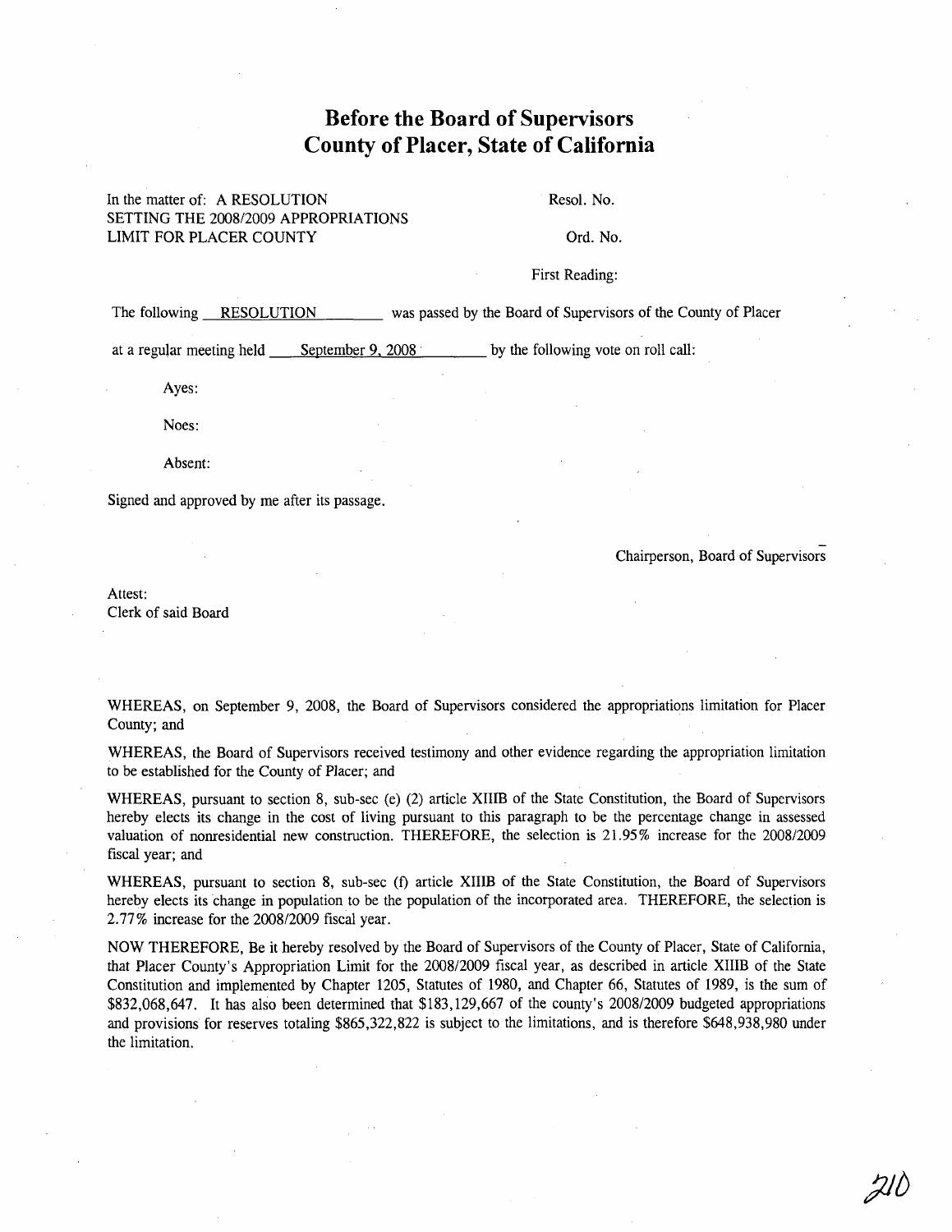## **PLACER COUNTY APPROPRIATlON LIMIT 2008-2009,**

| Base Year Prop 111                                                                                                       |                 | 7/1/1990          |                |                         | 1991-1992 Adjusted Limit |                         |                  | 117,951,183.19 |
|--------------------------------------------------------------------------------------------------------------------------|-----------------|-------------------|----------------|-------------------------|--------------------------|-------------------------|------------------|----------------|
|                                                                                                                          |                 |                   |                |                         |                          |                         |                  |                |
|                                                                                                                          |                 |                   |                | Less                    |                          |                         |                  |                |
|                                                                                                                          |                 |                   |                | <b>R&amp;T Sec 99.1</b> | Trial                    |                         | Appropriation    | Over(Under)    |
| Year                                                                                                                     | <b>PCI/LNRC</b> | Population        | Limit          | Bd of Sp Res 142        | Court Adj.               | <b>Adjusted Limit</b>   | Subject to Limit | Limit          |
|                                                                                                                          |                 |                   |                |                         |                          |                         |                  |                |
| 1992-1993                                                                                                                | 107.12%         | 105.82%           | 133,702,837.13 | N/A                     |                          | 133,702,837.13          | 66,643,969.00    | 67,058,868.13  |
| 1993-1994                                                                                                                | 105.45%         | 104.68%           | 147.587.956.98 | N/A                     |                          | 147.587.956.98          | 72.700.079.00    | 74.887.877.98  |
| 1994-1995                                                                                                                | 103.60%         | 104.49%           | 159 766 383.88 | N/A                     |                          | 159.766.383.88          | 58,024,527.00    | 101,741,856.88 |
| 1995-1996                                                                                                                | 107.53%         | 104.29%           | 179 166 874 99 | 33,118.00               |                          | 179.133.756.99          | 62,578,051.00    | 116,555,705.99 |
| 1996-1997                                                                                                                | 110.28%         | 104.43%           | 206,300,114.94 | N/A                     |                          | 206,300,114.94          | 68.330.607.00    | 137,969,507.94 |
| 1997-1998                                                                                                                | 110.26%         | 103.15%           | 234,631,701.69 | N/A                     |                          | 234.631,701.69          | 70,913,486.00    | 163,718,215.69 |
| 1998-1999                                                                                                                | 107.98%         | 104.01%           | 263.514.859.48 | N/A                     |                          | 263.514.859.48          | 73,091,558.34    | 190,423,301.14 |
| 1999-2000                                                                                                                | 104.94%         | 105.50%           | 291,741,780.68 | 7,751.00                |                          | 291,734,029.68          | 79,939,284.00    | 211,794,745.68 |
| 2000-2001                                                                                                                | 105.14%         | 104.40%           | 320 225 241.79 | 17,671.00               |                          | 320, 207, 570. 79       | 87,374,858.00    | 232,832,712.79 |
| 2001-2002                                                                                                                | 108.20%         | 105.91%           | 366,940,648.96 | 3,874.00                |                          | 366,936,774.96          | 99,205,459,00    | 267,731,315.96 |
| 2002-2003                                                                                                                | 105.21%         | 106.61%           | 411,572,362.30 | 18,289.00               |                          | 411 554 073 30          | 110.928.775.00   | 300.625.298.30 |
| 2003-2004                                                                                                                | 104.84%         | 106.10%           | 457 793 161.17 | 2,809.00                |                          | 457 790 352.17          | 117,297,889.00   | 340,492,463.17 |
| 2004-2005                                                                                                                | 103.93%         | 105.31%           | 501.045.511.35 | 362.619.50              |                          | 500,682,891.85          | 130.734.955.00   | 369.947.936.85 |
| 2005-2006                                                                                                                | 105.26%         | 104.44%           | 550.418.447.21 | (97, 842.00)            |                          | 550.516.289.21          | 145,734,668.00   | 404,781,621.21 |
| 2006-2007                                                                                                                | 103.96%         | 103.81%           | 594.122.001.84 | (4,914.00)              |                          | 594.126.915.84          | 163.583.594.00   | 430.543.321.84 |
| 2007-2008                                                                                                                | 108.66%         | 102.84%           | 663,912,730.66 | N/A                     |                          | 663,912,730.66          | 177,493,675.00   | 486,419,055.66 |
| 2008-2009                                                                                                                | 121.95%         | 102.77%           | 832.068.646.67 |                         |                          | 832.068.646.67          | 183,129,667.00   | 648,938,979.67 |
| 2008-2009 - Cost of Living * Population - Used Local Non-Residential New Construction and Incorporated Population Change |                 |                   |                |                         |                          |                         |                  |                |
|                                                                                                                          |                 |                   |                |                         |                          |                         |                  |                |
| 1992-1993                                                                                                                |                 | 107.12% * 105.82% | 1.13354384     |                         | 2001-2002                | 108.20% * 105.91%       |                  | 1.14594620     |
| 1993-1994                                                                                                                |                 | 105.45% * 104.68% | 1.10385060     |                         | 2002-2003                | $105.21\%$ * $106.61\%$ |                  | 1.12164381     |
| 1994-1995                                                                                                                |                 | 103.60% * 104.49% | 1.08251640     |                         | 2003-2004                | 104.84% * 106.10%       |                  | 1.11235240     |
| 1995-1996                                                                                                                |                 | 107.53% * 104.29% | 1.12143037     |                         | 2004-2005                | 103.93% * 105.31%       |                  | 1.09448683     |
| 1996-1997                                                                                                                |                 | 110.28% * 104.43% | 1.15165404     |                         | 2005-2006                | 105.26% * 104.44%       |                  | 1.09933544     |
| 1997-1998                                                                                                                |                 | 110.26% * 103.15% | 1.13733190     |                         | 2006-2007                | 103.96% * 103.81%       |                  | 1.07920876     |
| 1998-1999                                                                                                                |                 | 107.98% * 104.01% | 1.12309998     |                         | 2007-2008                | 108.66% * 102.84%       |                  | 1.11745944     |
| 1999-2000                                                                                                                |                 | 104.94% * 105.50% | 1.10711700     |                         | 2008-2009                | 121.95% * 102.77%       |                  | 1.25328015     |
| 2000-2001                                                                                                                |                 | 105.14% * 104.40% | 1.09766160     |                         |                          |                         |                  |                |

8/21/2008 KATHERINE J. MARTINIS<br>AUDITOR-CONTROLLER

Population & Factor Analysis - New.xls

 $\widetilde{\mathbb{Z}}$